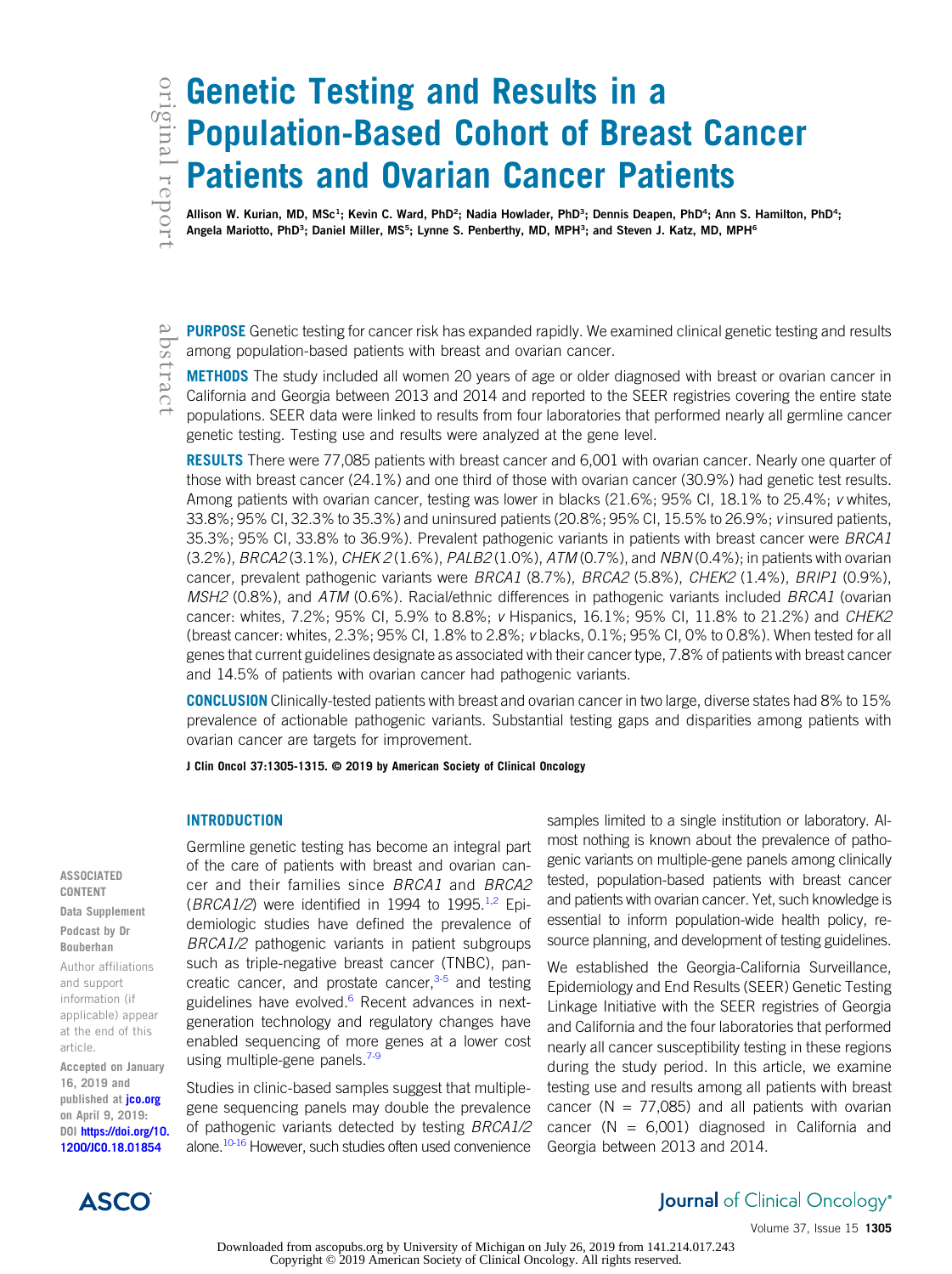### **METHODS**

#### Creation of Study Cohort and Analytic Data Set

Using a third-party honest broker (Information Management Services, Rockville, MD), all female patients with breast and ovarian cancer diagnosed between 2013 and 2014 from the Georgia Cancer Registry and the California Cancer Registry were linked with germline genetic testing information from four laboratories (Ambry Genetics, Aliso Viejo, CA; GeneDx, Gaithersburg, MD; Invitae, San Francisco, CA; Myriad Genetics, Salt Lake City, UT) that performed the majority of clinical testing. Probabilistic methods were implemented to optimize linkage in the presence of uncertainty or errors in any individual linkage covariable.

The analytic data set combined testing data from all laboratories; all variables other than genetic tests and results were from SEER registries. Second or later breast or ovarian cancers in the same patient were excluded (6.1% for breast cancer; 4.3% for ovarian cancer). Patients diagnosed before 20 years of age, at death, or with unknown race were excluded ([Fig 1\)](#page-2-0). Breast tumor biomarker subtype was defined by combinations of hormone receptor (HR) and human epidermal growth factor receptor 2 (HER2) expression. Genetic test use and results were captured through the first quarter of 2016. If a patient was tested more than once, results were merged, keeping the most recent result for each gene. The combined analytic file containing both registry and laboratory information was stripped of protected health information (as defined by the Health Information Portability and Accountability Act Privacy Rule), $17$  and some variables (age, race, marital status, poverty, insurance, histology, and test result) were collapsed to minimize the risk of reidentification. This study was approved by the institutional review boards associated with the SEER registries.

# Testing Variables From Laboratories

Each laboratory provided results at the gene level for 139 genes, including the interpretation, according to Ameri-can College of Medical Genetics criteria,<sup>[18](#page-9-0)</sup> and sent to the ordering clinician: pathogenic or likely pathogenic (combined for analysis as pathogenic); variant of uncertain significance (VUS); and benign or likely benign (combined for analysis as normal). We categorized a test as a multiple-gene panel if it included other genes in addition to BRCA1/2, versus BRCA1/2 only. To ensure anonymity of laboratories, results from all laboratories were combined, and gene-specific results were retained in the analytic data set only for genes tested by two or more laboratories ( $n = 53$ ). Results for the remaining 86 genes tested by only one laboratory were categorized collectively: pathogenic variants were rare (0% for ovarian cancer and 0.09% for breast cancer), whereas VUSs were more common (3.6% for ovarian and 2.1% for breast cancer).

# Statistical Methods

We examined testing use by patient characteristics among all patients with breast cancer and all patients with ovarian cancer in Georgia and California. Gene-specific results by cancer type for a subset of genes were presented using binomial proportions with exact confidence limits. This subset included 11 genes designated by the current National Comprehensive Cancer Network guidelines as breast cancer susceptibility genes (ATM, BRCA1, BRCA2, CDH1, CHEK2, NBN, NF1, PALB2, PTEN, STK11, and TP53), one gene designated as potentially associated with breast cancer (BARD1), and 11 genes designated as ovarian cancer susceptibility genes (BRCA1, BRCA2, BRIP1, EPCAM, MLH1, MSH2, MSH6, PMS2, RAD51C, RAD51D, and  $STK11$ <sup>[6](#page-9-0)</sup> Pathogenic variants in these genes should prompt a change in care per guidelines.<sup>[6](#page-9-0)</sup> Results were stratified by biomarker subtype (breast) and race/ethnicity (breast and ovarian). Pathogenic variant and VUS prevalence among patients tested for all 11 guideline-designated genes were examined by cancer type and race/ethnicity and tested for homogeneity by a  $\chi^2$  statistic.

# RESULTS

# Patient Characteristics

[Figure 1](#page-2-0) shows inclusion and exclusion criteria, yielding 77,085 women with breast cancer and 6,001 women with ovarian cancer. Approximately one quarter of patients with breast cancer (24.1%) and one third of patients with ovarian cancer (30.9%) had testing results linked from any laboratory. Testing rates were similar in both states and unchanged over time ([Table 1\)](#page-3-0).

# Genetic Testing Rates by Demographic and Clinical Factors

Among patients with breast cancer, testing decreased with increasing age at diagnosis (72.1% among those 20 to 29 years of age; 3.9% among those  $\geq$  80 years of age) and increasing area-based residential poverty at the census tract level (where poverty was less than 10%: 26.8%; 95% CI, 26.4% to 27.3%; where poverty was  $\geq$  20%: 20.4%; 95% CI, 19.8% to 21.0%; [Table 1\)](#page-3-0). Testing did not vary substantially by race/ethnicity; this finding was largely consistent across age and subtypes, with some evidence for disparities in younger patients (Data Supplement). Testing rates were higher among women with the HR-negative, HER2-negative subtype (TNBC: 39.8%; 95% CI, 38.7% to 41.0%) than for the HR-positive, HER2-negative subtype (23.0%, 95% CI, 22.6% to 23.4%) and increased as both stage and grade increased, but decreased for stage IV.

Among patients with ovarian cancer, testing was highest in middle-age groups (39.7% ages 40 to 59; 95% CI, 37.6% to 41.8%; [Table 1](#page-3-0)). Testing decreased with increasing area-based residential poverty (where poverty was less than 10%: 37.8%; 95% CI, 35.9% to 39.7%; where poverty was  $\geq 20\%$ : 20.1%; 95% CI, 18.1% to 22.2%).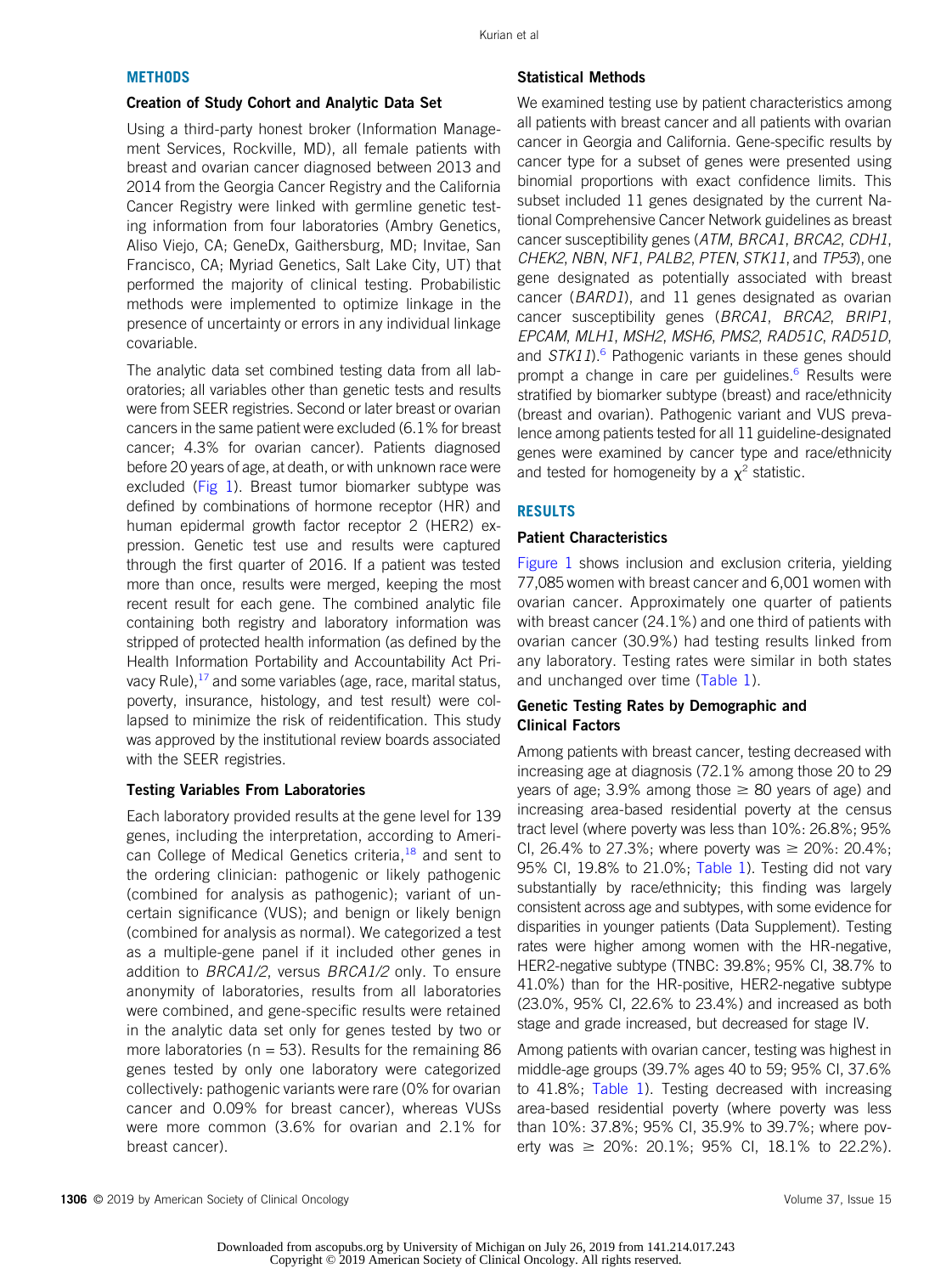<span id="page-2-0"></span>

FIG 1. Inclusion and exclusion counts from California and Georgia SEER registries, 2013 to 2014, for (A) breast cancer and (B) ovarian cancer.

Considerable variation in testing existed by race/ethnicity (non-Hispanic white: 33.8%; 95% CI, 32.3% to 35.3%; black: 21.6%; 95% CI, 18.1% to 25.4%; Hispanic: 24.9%; 95% CI, 22.2% to 27.6%), marital status (married: 37.4%; 95% CI, 35.6% to 39.2%; single: 27.0%; 95% CI, 24.7% to 29.5%), and insurance (Medicaid: 20.3%; 95% CI, 17.8% to 22.9%; other insurance: 33.9%; 95% CI, 32.6% to 35.3%). Testing rates increased with both stage and grade, but decreased for stage IV.

# Genetic Testing Results Among Patients With Breast Cancer

The Data Supplement lists 53 genes tested by at least two laboratories, of which 11 are currently guideline-designated as breast cancer susceptibility genes and 11 as ovarian cancer susceptibility genes.<sup>[6](#page-9-0)</sup> Among patients with breast cancer, three times more were tested for BRCA1 (18,506) and BRCA2 (18,522) than any other breast cancer gene (6,842 for TP53, fewer for others; [Table 2\)](#page-5-0). Pathogenic variants were most frequently detected in BRCA1 (3.2%) and BRCA2 (3.1%), followed by CHEK2 (1.6%), PALB2 (0.96%), and ATM (0.73%; [Fig 2A](#page-6-0)). Pathogenic variants were detected in BARD1, CDH1, NBN, NF1, and TP53, and ranged from 0.14% to 0.35%. Few patients with breast cancer (n =  $1,464$ ; 1.9%) were tested for all 11 genes designated by current guidelines<sup>[6](#page-9-0)</sup> as breast cancer susceptibility genes [\(Table 3\)](#page-7-0). Among patients tested for all 11 guideline-designated breast cancer genes, 7.8% had a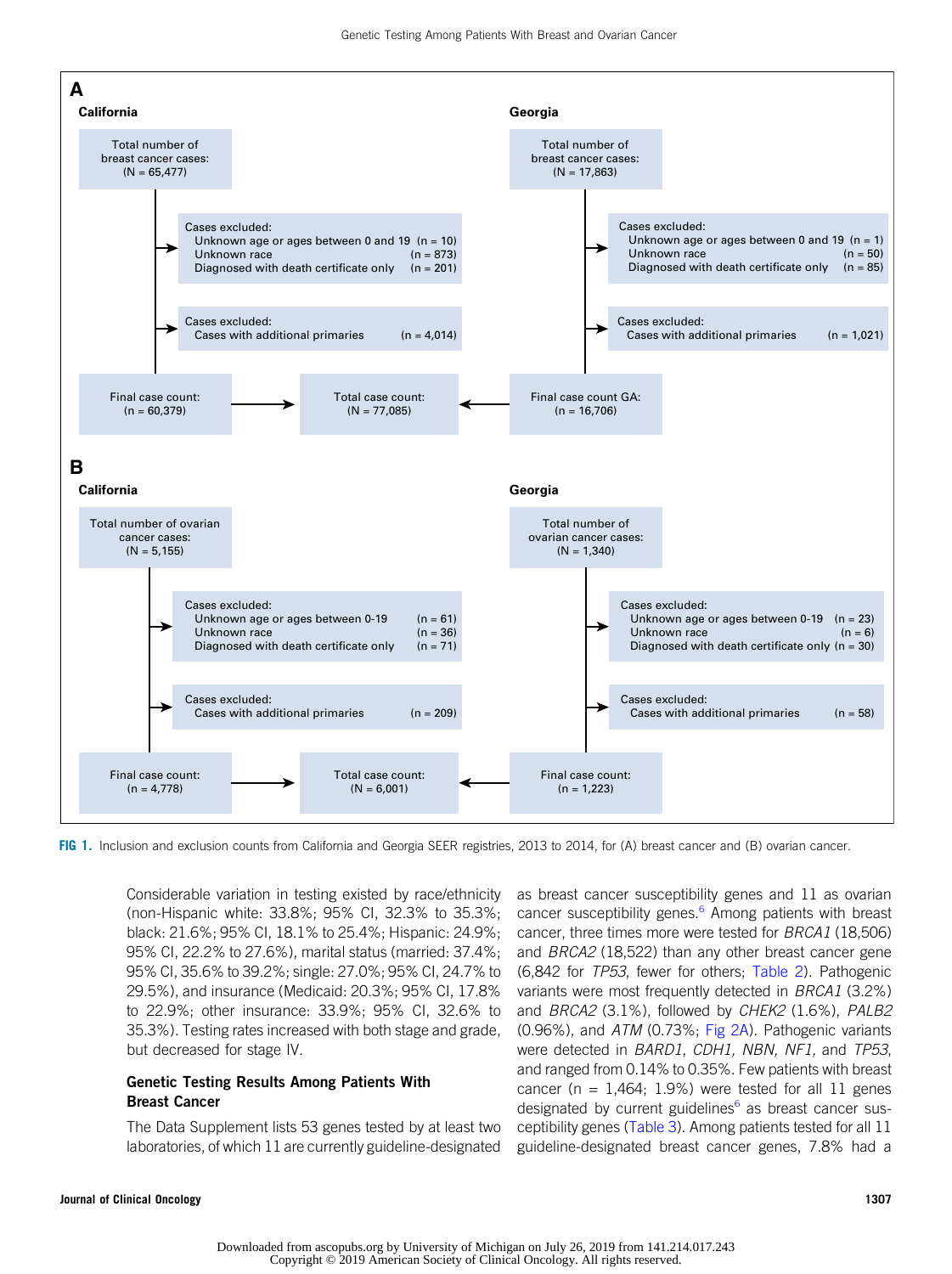#### Kurian et al

# <span id="page-3-0"></span>TABLE 1. Characteristics of Patients With Breast Cancer and Patients With Ovarian Cancer by Genetic Testing Status

|                                                | <b>Breast Cancer</b>  |                         | <b>Ovarian Cancer</b>                    |                          |                          |                                          |
|------------------------------------------------|-----------------------|-------------------------|------------------------------------------|--------------------------|--------------------------|------------------------------------------|
| <b>Characteristic</b>                          | <b>Total Patients</b> | <b>Tested Patients*</b> | <b>Proportion Tested,</b><br>% (95% CI)* | <b>Total Patients</b>    | <b>Tested Patients*</b>  | <b>Proportion Tested,</b><br>% (95% CI)* |
| State and year of cancer diagnosis             |                       |                         |                                          |                          |                          |                                          |
| California <sup>†</sup>                        |                       |                         |                                          |                          |                          |                                          |
| 2013                                           | 30,367                | 7,314                   | 24.1 (23.6 to 24.6)                      | 2,388                    | 707                      | 29.6 (27.8 to 31.5)                      |
| 2014                                           | 30,012                | 6,951                   | 23.2 (22.7 to 23.6)                      | 2,390                    | 732                      | 30.6 (28.8 to 32.5)                      |
| 2013-2014                                      | 60,379                | 14,265                  | 23.6 (23.3 to 24.0)                      | 4,778                    | 1,439                    | 30.1 (28.8 to 31.4)                      |
| Georgia                                        |                       |                         |                                          |                          |                          |                                          |
| 2013                                           | 8,296                 | 2,066                   | 24.9 (24.0 to 25.9)                      | 618                      | 206                      | 33.3 (29.6 to 37.2)                      |
| 2014                                           | 8,410                 | 2,270                   | 27.0 (26.0 to 28.0)                      | 605                      | 209                      | 34.5 (30.8 to 38.5)                      |
| 2013-2014                                      | 16,706                | 4,336                   | 26.0 (25.3 to 26.6)                      | 1,223                    | 415                      | 33.9 (31.3 to 36.7)                      |
| Age at cancer diagnosis, years                 |                       |                         |                                          |                          |                          |                                          |
| 20-29                                          | 409                   | 295                     | 72.1 (67.5 to 76.4)                      | 147                      | 33                       | 22.5 (16.0 to 30.1)                      |
| 30-39                                          | 3,003                 | 2,236                   | 74.5 (72.9 to 76.0)                      | 279                      | 96                       | 34.4 (28.9 to 40.3)                      |
| 40-44                                          | 5,013                 | 3,360                   | 67.0 (65.7 to 68.3)                      | 303                      | 122                      | 40.3 (34.7 to 46.0)                      |
| 45-49                                          | 7,452                 | 3,567                   | 47.9 (46.7 to 49.0)                      | 470                      | 187                      | 39.8 (34.3 to 44.4)                      |
| 50-59                                          | 18,829                | 4,517                   | 24.0 (23.5 to 24.6)                      | 1,429                    | 565                      | 39.5 (37.0 to 42.1)                      |
| 60-69                                          | 21,307                | 3,100                   | 14.5 (14.1 to 15.0)                      | 1,474                    | 495                      | 33.6 (31.2 to 36.1)                      |
| 70-79                                          | 13,765                | 1,244                   | 9.0 (8.6 to 9.5)                         | 1,101                    | 282                      | 25.6 (23.1 to 28.3)                      |
| $\geq 80$                                      | 7,307                 | 282                     | 3.9 (3.4 to 4.3)                         | 798                      | 74                       | 9.3 (7.3 to 11.5)                        |
| Race/ethnicity                                 |                       |                         |                                          |                          |                          |                                          |
| Non-Hispanic white                             | 48,063                | 11,635                  | 24.2 (23.8 to 24.6)                      | 3,701                    | 1,251                    | 33.8 (32.3 to 35.3)                      |
| <b>Black</b>                                   | 9,039                 | 2,095                   | 23.2 (22.3 to 24.1)                      | 523                      | 113                      | 21.6 (18.1 to 25.4)                      |
| American Indian                                | 207                   | 51                      | 24.6 (18.9 to 31.1)                      | 19                       | 5                        | 26.3 (9.1 to 51.2)                       |
| Asian                                          | 9,061                 | 2,034                   | 22.5 (21.5 to 23.3)                      | 728                      | 229                      | 31.5 (28.1 to 35.0)                      |
| Hispanic                                       | 10,715                | 2,786                   | 26.0 (25.2 to 26.8)                      | 1,030                    | 256                      | 24.9 (22.2 to 27.6)                      |
| Poverty level 2010 (census<br>tract-level SES) |                       |                         |                                          |                          |                          |                                          |
| High (poverty $< 10\%$ )                       | 34,928                | 9,372                   | 26.8 (26.4 to 27.3)                      | 2,499                    | 944                      | 37.8 (35.9 to 39.7)                      |
| Medium (10%-19.9%)                             | 24,941                | 5,724                   | 22.9 (22.4 to 23.5)                      | 1,970                    | 600                      | 30.5 (28.4 to 32.5)                      |
| Low (poverty $\geq$ 20%)                       | 17,136                | 3,491                   | 20.4 (19.8 to 21.0)                      | 1,525                    | 307                      | 20.1 (18.1 to 22.2)                      |
| Marital status‡                                |                       |                         |                                          |                          |                          |                                          |
| Single                                         | 12,007                | 3,289                   | 27.4 (26.6 to 28.2)                      | 1,324                    | 358                      | 27.0 (24.7 to 29.5)                      |
| Married                                        | 42,121                | 11,878                  | 28.2 (27.8 to 28.6)                      | 2,809                    | 1,051                    | 37.4 (35.6 to 39.2)                      |
| Separated                                      | 990                   | 244                     | 24.6 (22.0 to 27.4)                      | 78                       | 19                       | 24.4 (15.3 to 35.4)                      |
| Divorced                                       | 8,393                 | 1,736                   | 20.7 (19.8 to 21.6)                      | 588                      | 175                      | 29.8 (26.1 to 33.6)                      |
| Widowed                                        | 9,857                 | 834                     | 8.5 (7.9 to 9.0)                         | 929                      | 172                      | 18.5 (16.1 to 21.2)                      |
| Insurance‡                                     |                       |                         |                                          |                          |                          |                                          |
| Uninsured                                      | 1,074                 | 309                     | 28.8 (26.1 to 31.6)                      | 207                      | 43                       | 20.8 (15.5 to 26.9)                      |
| Any Medicaid                                   | 10,254                | 2,193                   | 21.4 (20.6 to 22.2)                      | 976                      | 198                      | 20.3 (17.8 to 22.9)                      |
| Insured                                        | 54,870                | 14,136                  | 25.8 (25.4 to 26.1)                      | 3,894                    | 1,376                    | 35.3 (33.8 to 36.9)                      |
| Insured/no specifics                           | 9,560                 | 1,751                   | 18.3 (17.5 to 19.1)                      | 793                      | 216                      | 27.2 (24.2 to 30.5)                      |
| Molecular subtypes, breast cancer‡§            |                       |                         |                                          |                          |                          |                                          |
| HR positive, HER2 negative                     | 42,314                | 9,740                   | 23.0 (22.6 to 23.4)                      |                          |                          |                                          |
| Triple negative                                | 6,486                 | 2,584                   | 39.8 (38.7 to 41.0)                      | $\overline{\phantom{0}}$ | $\overline{\phantom{0}}$ | $\overline{\phantom{0}}$                 |
| HR positive/HER2 positive                      | 6,363                 | 1,902                   | 29.9 (28.8 to 31.0)                      |                          |                          |                                          |
| HR negative/HER2 positive                      | 2,714                 | 739                     | 27.2 (25.6 to 28.9)                      |                          |                          |                                          |
|                                                |                       |                         | (continued on following page)            |                          |                          |                                          |

1308 © 2019 by American Society of Clinical Oncology **Volume 37, Issue 15** Volume 37, Issue 15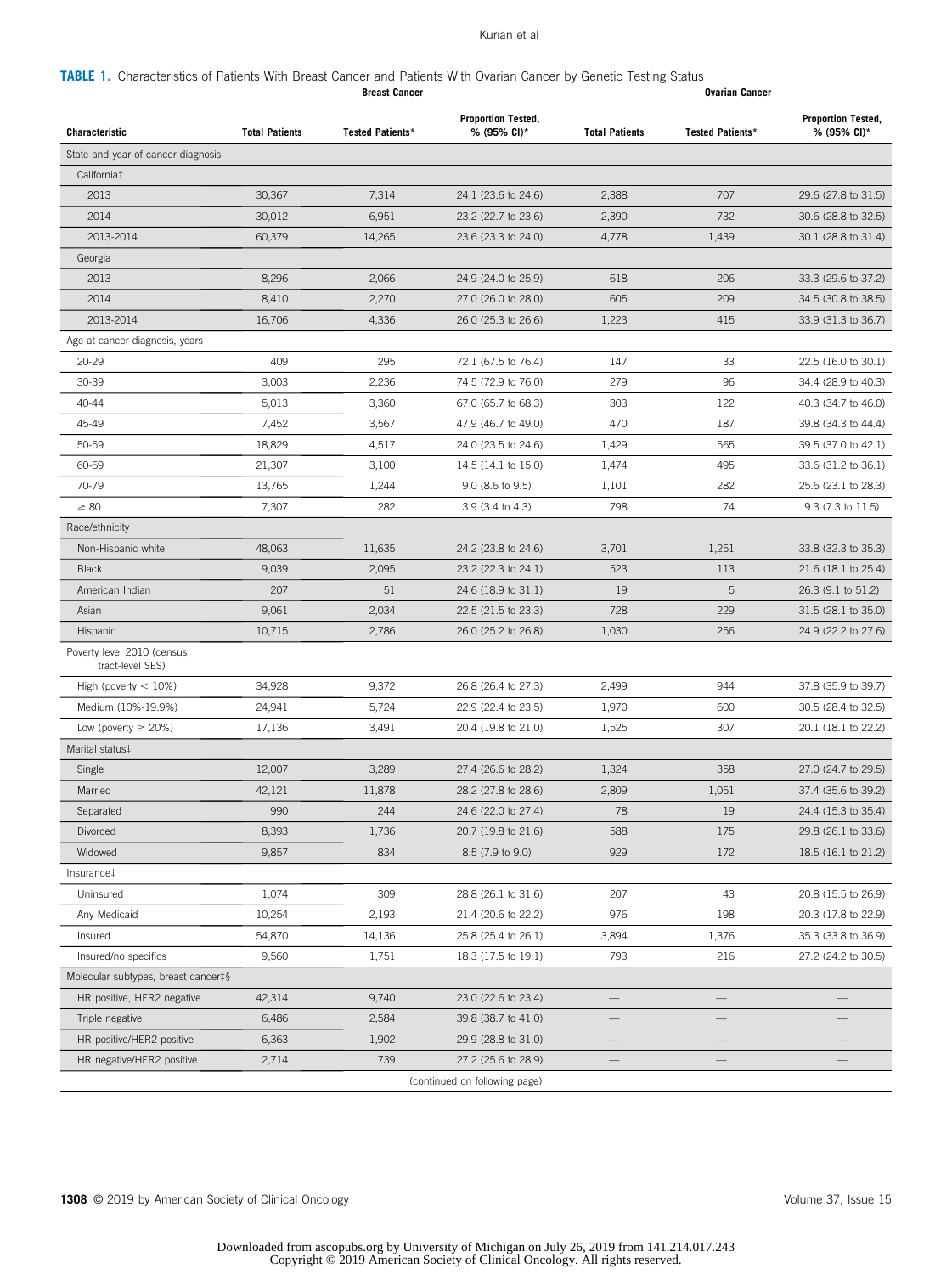TABLE 1. Characteristics of Patients With Breast Cancer and Patients With Ovarian Cancer by Genetic Testing Status (continued) **Breast Cancer** Cancer Cancer Cancer Cancer Cancer Cancer Cancer Cancer Cancer Cancer Cancer Cancer Cancer Cancer

| <b>Characteristic</b>                                                   | <b>Total Patients</b> | <b>Tested Patients*</b> | <b>Proportion Tested,</b><br>% (95% CI)* | <b>Total Patients</b> | <b>Tested Patients*</b>  | <b>Proportion Tested,</b><br>% (95% CI)* |
|-------------------------------------------------------------------------|-----------------------|-------------------------|------------------------------------------|-----------------------|--------------------------|------------------------------------------|
| Stage (American Joint Committee on<br>Cancer, 7 <sup>th</sup> edition)‡ |                       |                         |                                          |                       |                          |                                          |
| $\mathbf 0$                                                             | 14,462                | 2,848                   | 19.7 (19.1 to 20.3)                      |                       |                          |                                          |
|                                                                         | 29,956                | 7,033                   | 23.5 (23.0 to 24.0)                      | 1.335                 | 387                      | 29.0 (26.6 to 31.5)                      |
| $\mathsf{II}$                                                           | 20,638                | 5,902                   | 28.6 (28.0 to 29.2)                      | 498                   | 176                      | 35.3 (31.1 to 39.7)                      |
| Ш                                                                       | 6,695                 | 1,970                   | 29.4 (28.3 to 30.5)                      | 2,052                 | 817                      | 39.8 (37.7 to 42.0)                      |
| IV                                                                      | 3,444                 | 558                     | 16.2 (15.0 to 17.5)                      | 1.688                 | 443                      | 26.2 (24.2 to 28.4)                      |
| Grade (Bloom-Richardson for breast cancer)‡                             |                       |                         |                                          |                       |                          |                                          |
|                                                                         | 15,366                | 3,004                   | 19.5 (18.9 to 20.2)                      | 430                   | 118                      | 27.4 (23.3 to 31.9)                      |
| $\mathbf{II}$                                                           | 31,336                | 7,206                   | 23.0 (22.5 to 23.5)                      | 553                   | 184                      | 33.3 (29.3 to 37.4)                      |
| III                                                                     | 24,603                | 7,350                   | 29.9 (29.3 to 30.5)                      | 1.455                 | 587                      | 40.3 (37.8 to 42.9)                      |
| IV                                                                      |                       |                         |                                          | 1,231                 | 577                      | 46.9 (44.0 to 49.7)                      |
| Histology, breast cancer‡                                               |                       |                         |                                          |                       |                          |                                          |
| Ductal or lobular                                                       | 70.797                | 17,515                  | 24.7 (24.4 to 25.1)                      |                       | $\overline{\phantom{m}}$ |                                          |
| Other                                                                   | 6,288                 | 1,086                   | 17.3 (16.3 to 18.2)                      |                       |                          |                                          |
| Histology, ovarian cancer‡                                              |                       |                         |                                          |                       |                          |                                          |
| Cystic, mucinous, or serous                                             |                       |                         |                                          | 2.995                 | 1.175                    | 39.2 (37.5 to 41.0)                      |
| Adenoma/adenocarcinoma                                                  |                       |                         | –                                        | 1,816                 | 546                      | 30.1 (28.0 to 32.2)                      |
| Germ cell neoplasms                                                     |                       | $\qquad \qquad$         |                                          | 103                   | 6                        | 5.8 (2.2 to 12.3)                        |
| Other                                                                   |                       |                         |                                          | 1,087                 | 127                      | 11.7 (9.8 to 13.7)                       |

Abbreviations: HER2, human epidermal growth factor receptor 2; HR, hormone receptor; SES, socioeconomic status.

\*Tested for any of 139 genes for which participating genetic testing laboratories provided results.

†In California, three SEER registries (Cancer Registry of Greater California, Greater Bay Area Cancer Registry, Los Angeles Cancer Surveillance Program) comprise the California Cancer Registry of the California Department of Public Health.

‡Unknown values not shown.

§Restricted to invasive cancers only.

pathogenic variant, and 17.6% had VUSs in any of these genes [\(Table 3](#page-7-0)). Significant variation of both proportions (pathogenic variant and VUS) existed by race/ethnicity.

# Genetic Testing Results Among Patients With Ovarian Cancer

Among tested patients with ovarian cancer, almost twice as many were tested for BRCA1 (1,844) and BRCA2 (1,841) as for any other National Comprehensive Cancer Network– designated ovarian cancer gene (1,007 for MSH2, fewer for others; [Table 2\)](#page-5-0). Pathogenic variants were most prevalent in BRCA1 (8.7%) and BRCA2 (5.8%). After BRCA1/2, pathogenic variants in ovarian cancer genes were most prevalent in BRIP1 (0.92%), MSH2 (0.79%), and RAD51C (0.58%). However, pathogenic variants were similarly prevalent among patients with ovarian cancer as among patients with breast cancer in CHEK2 (1.4%) and ATM (0.64%), genes not known to confer elevated ovarian cancer risk [\(Fig 2B](#page-6-0); [Table 2](#page-5-0)). Overall, 13.7% of patients with ovarian cancer were tested for all 11 genes currently guideline-designated as ovarian cancer susceptibility genes [\(Table 3\)](#page-7-0). Among patients tested for all 11 guidelinedesignated ovarian cancer genes, 14.5% had a pathogenic variant, and 15.6% had VUSs in any of them.

# Genetic Testing Results by Breast Cancer Subtype

Breast cancer subtype-specific differences in pathogenic variant prevalence were observed in various genes (Data Supplement). Statistically significant examples include BRCA1 (HR positive, HER2 negative: 2.1%; 95% CI, 1.8% to 2.3%; TNBC: 11.4%; 95% CI, 10.2% to 12.7%) and CHEK2 (HR positive, HER2 negative: 1.7%; 95% CI, 1.3% to 2.3%; TNBC: 0.25%; 95% CI, 0.03% to 0.90%).

# Genetic Testing Results by Race/Ethnicity

There were racial/ethnic differences in pathogenic variant prevalence in various genes (Data Supplement). Statistically significant examples include *BRCA1* in patients with breast cancer (whites: 2.5%; 95% CI, 2.2% to 2.8%; blacks: 4.0%; 95% CI, 3.2% to 5.0%; Asians: 3.1%; 95% CI, 2.4% to 4.0%; Hispanics: 5.8%; 95% CI, 4.9% to 6.7%) and in patients with ovarian cancer (whites: 7.2%; 95% CI, 5.9% to 8.8%; blacks: 13.4%; 95% CI, 7.7% to 21.1%; Asians: 6.2%; 95% CI, 3.4% to 10.1%; Hispanics: 16.1%; 95% CI, 11.8% to 21.2%), and *CHEK2* in patients with breast cancer (whites: 2.3%; 95% CI, 1.8% to 2.8%; blacks: 0.15%; 95% CI, 0% to 0.82%; Asians: 0.45%; 95% CI, 0.09% to 1.3%; Hispanics: 0.46%; 95% CI 0.13% to 1.2%).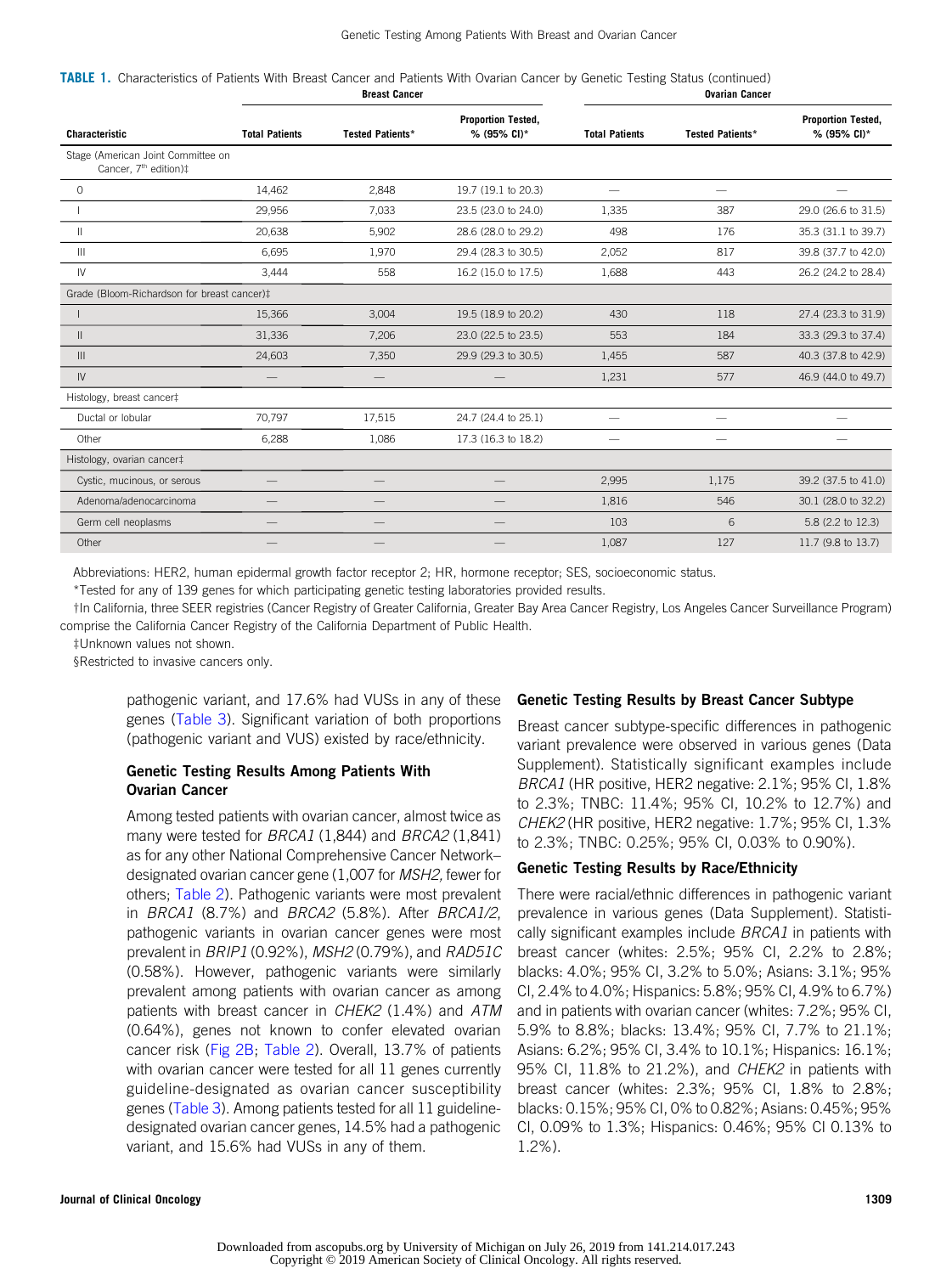#### Kurian et al

<span id="page-5-0"></span>

|  |                                                                                           |  |  |  | <b>Patients With Breast Cancer</b> |  |
|--|-------------------------------------------------------------------------------------------|--|--|--|------------------------------------|--|
|  | <b>TABLE 2.</b> Genetic Test Results Among Tested Patients With Breast and Ovarian Cancer |  |  |  |                                    |  |

| Gene                      | <b>Number of Patients</b><br><b>Tested for Gene</b> | % of All Testers Tested<br>for Gene | Pathogenic Variant,<br>% (95% CI)   | Variant of Uncertain Significance,<br>% (95% CI) |
|---------------------------|-----------------------------------------------------|-------------------------------------|-------------------------------------|--------------------------------------------------|
| BRCA2*1                   | 18,522                                              | 99.6                                | $3.1$ (2.9 to 3.4)                  | 1.9 (1.8 to 2.2)                                 |
| BRCA1*†                   | 18,506                                              | 99.5                                | $3.2$ (3.0 to $3.5$ )               | 0.76 (0.64 to 0.90)                              |
| $TP53*$                   | 6,842                                               | 36.8                                | $0.31$ (0.19 to 0.47)               | 1.1 $(0.86 \text{ to } 1.4)$                     |
| PTEN*                     | 6,833                                               | 36.7                                | $0.06$ (0.02 to 0.15)               | 1.2 (0.92 to 1.5)                                |
| PALB2*                    | 6,040                                               | 32.5                                | $0.96$ (0.73 to 1.2)                | 2.6 (2.2 to 3.0)                                 |
| <i>STK11</i> *†           | 5,926                                               | 31.9                                | $0.03$ (0.00 to 0.12)               | 0.73 (0.53 to 0.98)                              |
| $ATM^*$                   | 5,901                                               | 31.7                                | 0.73 (0.53 to 0.98)                 | 7.4 $(6.8 \text{ to } 8.1)$                      |
| CHEK2*                    | 5,900                                               | 31.7                                | $1.6(1.3 \text{ to } 1.9)$          | 3.0 (2.6 to 3.4)                                 |
| $CDH1*$                   | 5,681                                               | 30.5                                | 0.14 (0.06 to 0.28)                 | $1.8(1.5 \text{ to } 2.2)$                       |
| <i>BRIP1</i>              | 5,437                                               | 29.2                                | 0.22 (0.11 to 0.39)                 | 2.5 (2.1 to 2.9)                                 |
| NBN*                      | 5,436                                               | 29.2                                | $0.35$ (0.21 to 0.55)               | 2.8 (2.4 to 3.3)                                 |
| RAD51C                    | 5,430                                               | 29.2                                | 0.18 (0.09 to 0.34)                 | $1.5(1.2 \text{ to } 1.9)$                       |
| <b>BARD1</b>              | 5,345                                               | 28.7                                | $0.21$ (0.10 to 0.37)               | $2.0$ (1.6 to 2.4)                               |
| RAD51D                    | 5,067                                               | 27.2                                | $0.12$ (0.04 to 0.26)               | $1.3(1.0 \text{ to } 1.7)$                       |
| MLH1                      | 4,883                                               | 26.3                                | $0.04$ (0.00 to 0.15)               | $1.2$ (0.9 to 1.5)                               |
| MSH <sub>2</sub>          | 4,883                                               | 26.3                                | 0.16 (0.07 to 0.32)                 | $1.7(1.1 \text{ to } 2.1)$                       |
| MSH <sub>6</sub>          | 4,883                                               | 26.3                                | 0.18 (0.08 to 0.35)                 | $2.3$ (1.9 to 2.7)                               |
| EPCAM                     | 4,882                                               | 26.2                                | $\circ$                             | 0.02 (0.00 to 0.11)                              |
| PMS <sub>2</sub>          | 4,879                                               | 26.2                                | 0.23 (0.11 to 0.40)                 | $2.1$ (1.7 to 2.5)                               |
| $NF1*$                    | 2,082                                               | 11.2                                | 0.19 (0.05 to 0.49)                 | $1.8(1.3 \text{ to } 2.4)$                       |
|                           |                                                     |                                     | <b>Patients With Ovarian Cancer</b> |                                                  |
| Gene                      | <b>Number of Patients Tested</b><br>for Gene        | % of All Testers Tested<br>for Gene | Pathogenic Variant,<br>% (95% CI)   | Variant of Uncertain Significance,<br>% (95% CI) |
| BRCA1*†                   | 1,844                                               | 99.5                                | 8.7 (7.5 to 10.1)                   | $1.5$ (0.97 to 2.1)                              |
| BRCA2*1                   | 1,841                                               | 99.3                                | 5.8 (4.7 to 6.9)                    | 1.4 $(0.92 \text{ to } 2.1)$                     |
| TP <sub>53</sub>          | 1,011                                               | 54.5                                | 0.20 (0.02 to 0.71)                 | $0.69$ (0.28 to 1.4)                             |
| <b>PTEN</b>               | 1,008                                               | 54.4                                | $\overline{O}$                      | 1.2 (0.62 to $2.1$ )                             |
| MLH1†                     | 1,007                                               | 54.3                                | 0.10 (0.00 to 0.55)                 | 1.2 (0.62 to $2.1$ )                             |
| MSH2†                     | 1,007                                               | 54.3                                | $0.79$ (0.34 to 1.6)                | $2.0$ (1.2 to 3.1)                               |
| MSH6†                     | 1,007                                               | 54.3                                | $0.40$ (0.11 to 1.0)                | 2.6 (1.7 to 3.8)                                 |
| <b>EPCAM</b> <sup>t</sup> | 1,006                                               | 54.3                                | $0.10$ (0.00 to 0.55)               | $\overline{O}$                                   |
| PMS2 <sup>+</sup>         | 1,006                                               | 54.3                                | 0.30 (0.06 to 0.87)                 | 1.4 (0.76 to 2.3)                                |
| PALB <sub>2</sub>         | 995                                                 | 53.7                                | $0.40$ (0.11 to 1.0)                | 1.7(1.0 to 2.7)                                  |
| <i>STK11</i> *†           | 940                                                 | 50.7                                | $\circ$                             | $0.64$ (0.23 to 1.4)                             |
| CHEK2                     | 937                                                 | 50.5                                | 1.4 $(0.74$ to 2.4)                 | 3.0 (2.0 to 4.3)                                 |
| ATM                       | 931                                                 | 50.2                                | $0.64$ (0.2 to 1.4)                 | 6.2 (4.8 to 8.0)                                 |
| BRIP1†                    | 869                                                 | 46.9                                | $0.92$ (0.40 to 1.8)                | $2.7(1.7 \text{ to } 4.0)$                       |
| RAD51Ct                   | 869                                                 | 46.9                                | $0.58$ (0.19 to 1.3)                | $2.0$ (1.1 to 3.1)                               |
| <b>NBN</b>                | 868                                                 | 46.8                                | $0.35$ (0.07 to 1.0)                | $2.2$ (1.3 to 3.4)                               |
| <i>BARD1</i>              | 858                                                 | 46.3                                | $0.12$ (0.0 to 0.65)                | $2.2$ (1.3 to 3.4)                               |
| RAD51Dt                   | 827                                                 | 44.6                                | $0.48$ (0.13 to 1.2)                | $1.7$ (0.93 to 2.8)                              |
| CDH1                      | 774                                                 | 41.7                                | 0                                   | 1.2 (0.53 to 2.2)                                |
|                           |                                                     |                                     |                                     |                                                  |

\*Designated as a breast cancer susceptibility gene by National Comprehensive Cancer Network guidelines.

†Designated as an ovarian cancer susceptibility gene by National Comprehensive Cancer Network guidelines.

1310 © 2019 by American Society of Clinical Oncology **Volume 37, Issue 15** and the state of Clinical Oncology Volume 37, Issue 15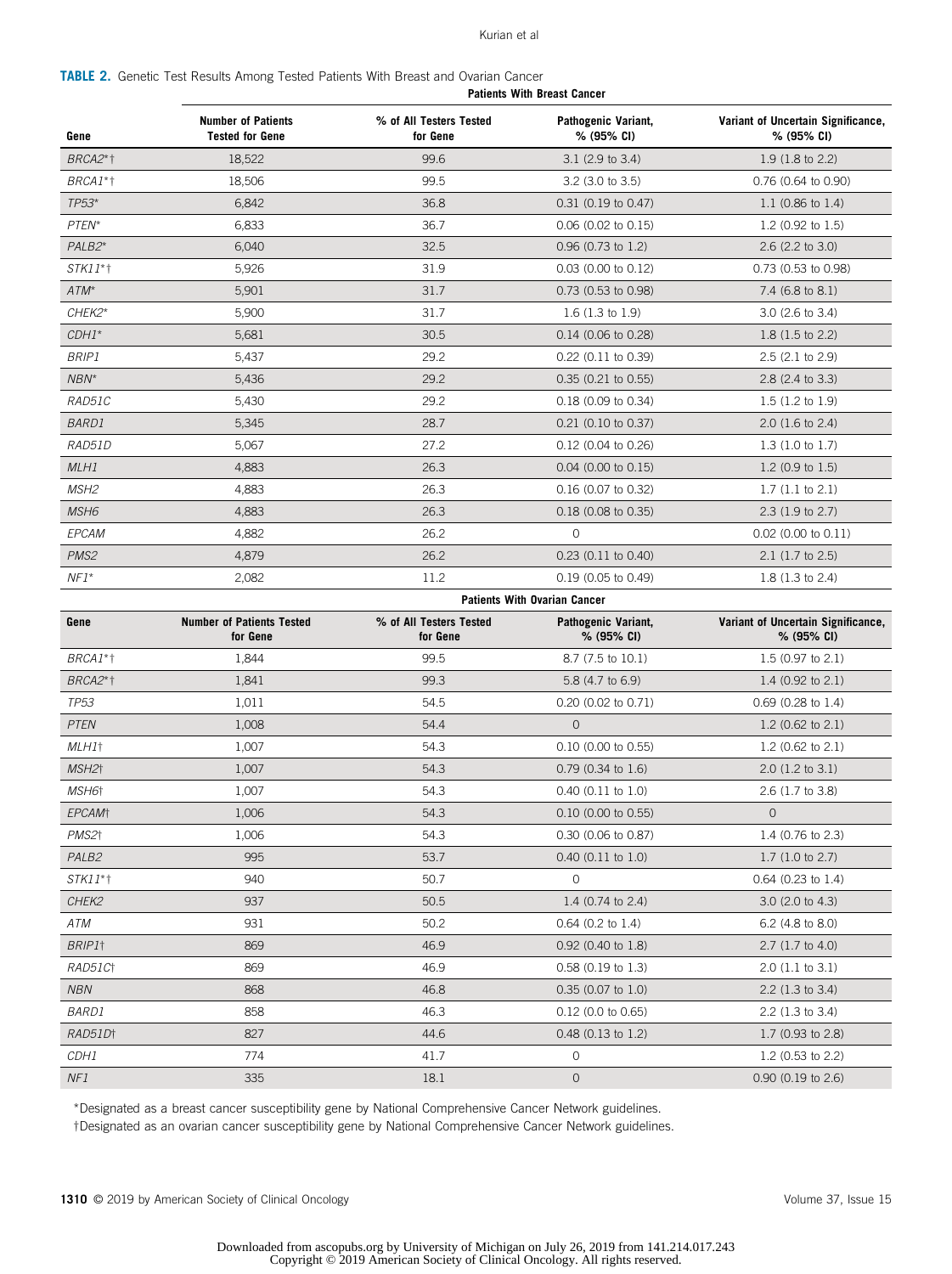Copyright © 2019 American Society of Clinical Oncology. All rights reserved.

#### Genetic Testing Among Patients With Breast and Ovarian Cancer

**B**

FIG 2. The 10 most prevalent pathogenic variants from genetic test results of genes related to (A) breast cancer and (B) ovarian cancer. The lines represent the 95% confidence intervals around the point estimates.

# **DISCUSSION**

<span id="page-6-0"></span>**A**

To our knowledge, this is the first US study of hereditary cancer genetic testing at the population level with laboratory-confirmed testing results. We took advantage of SEER registries that cover the entire populations of California and Georgia, two regions of racial/ethnic and socioeconomic diversity that together comprise approximately 50 million people. We investigated the clinical use of genetic testing from the four major laboratories that provide it in the regions under study. We found that nearly one quarter of patients with breast cancer and fewer than one third of patients with ovarian cancer diagnosed between 2013 and 2014 had germline genetic testing. Among those tested for all genes designated by current guidelines as associated with their cancer type, 7.8% of patients with breast cancer and 14.5% of patients with ovarian cancer carried a pathogenic variant that warrants a potential change in care, such as secondary breast cancer screening incorporating magnetic resonance imaging, earlier colonoscopy, or risk-reducing surgery.[6](#page-9-0)

Few population-level studies have evaluated trends, patterns, and correlates of genetic testing, and most focused on BRCA1/2 testing only.<sup>19,[20](#page-9-0)</sup> We previously published articles from a survey, the iCanCare study, of more than 5,000 patients diagnosed with breast cancer in 2013 to 2015 from Georgia and Los Angeles County.<sup>[9,21](#page-9-0)[-24](#page-10-0)</sup> However, that sample of testers was far too small to evaluate correlates of variants in specific genes. Furthermore, that previous study did not include patients with ovarian cancer. In this study, our expanded population-level focus on more than 83,000 patients with breast cancer or ovarian cancer offers granular detail on testing gaps, disparities, and genespecific results at a major inflection point in the implementation of precision oncology.

The context of cancer genetic testing changed in mid-2013, after a US Supreme Court decision on gene patenting, decreasing costs, and growing public awareness.<sup>[25-28](#page-10-0)</sup> A study of medically underserved patients with breast and ovarian cancer who met criteria for Medicare coverage of BRCA1/2 testing from 2002 to 2014 reported a testing rate of 9%.<sup>[29](#page-10-0)</sup> Our study evaluated testing from 2012 to 2016 for all California and Georgia patients with breast and ovarian cancer diagnosed in 2013 to 2014. The observed testing rate of 24% among unselected patients with breast cancer demonstrates the broad penetration of testing into community practice. We found little regional variation, suggesting that these results are broadly generalizable. We also found little racial/ethnic variability in testing of patients with breast cancer, although there was an access gradient by poverty level. Higher testing rates among patients with TNBC reflect guideline recommendations to test nearly all such patients, whereas more restrictive criteria on the basis of family history are advised for other subtypes.  $6,30,31$  $6,30,31$  $6,30,31$  $6,30,31$  Although testing rates were higher among younger women, rates lower than 100% for women diagnosed with breast cancer younger than 45 years of age are suboptimal.

A 30% genetic testing rate for patients with ovarian cancer is inadequate, because guidelines have recommended

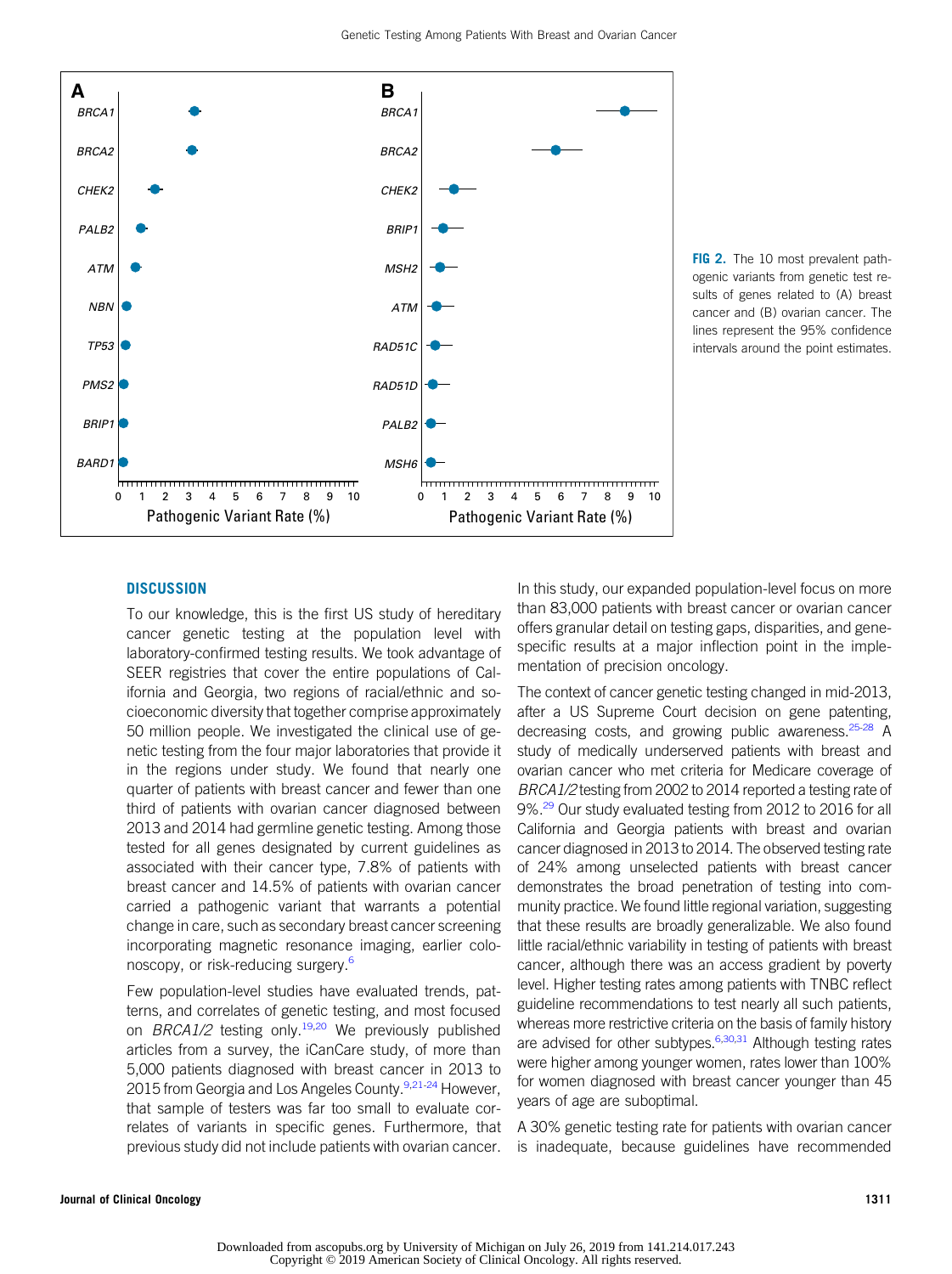#### Kurian et al

<span id="page-7-0"></span>

| TABLE 3. Prevalence of Pathogenic Variants and VUSs in Guideline-Designated Genes by Cancer Type and Race/Ethnicity |  |  |  |
|---------------------------------------------------------------------------------------------------------------------|--|--|--|
|                                                                                                                     |  |  |  |

| <b>Cancer Type and</b><br><b>Race/Ethnicity</b> | Patient<br>Sample, No. | <b>Tested for All 11 Guideline-</b><br>Designated Genes for Cancer Type,<br>No. $(\%)^*$ | Pathogenic Variant in Any of 11<br><b>Guideline-Designated Genes for</b><br>Cancer Type, No. $(\%)^*$ † | VUS in any of 11 Guideline-<br><b>Designated Genes for Cancer Type,</b><br>No. $(%)*†$ |
|-------------------------------------------------|------------------------|------------------------------------------------------------------------------------------|---------------------------------------------------------------------------------------------------------|----------------------------------------------------------------------------------------|
| Breast cancer                                   |                        |                                                                                          |                                                                                                         |                                                                                        |
| All patients                                    | 77,085                 | 1,464(1.9)                                                                               | 114 (7.8)                                                                                               | 258 (17.6)                                                                             |
| NH whites                                       | 48,063                 | 1,036(2.2)                                                                               | 73 (7.0)                                                                                                | 150 (14.5)                                                                             |
| <b>Blacks</b>                                   | 9,039                  | 137(1.5)                                                                                 | 8(5.8)                                                                                                  | 39 (28.5)                                                                              |
| American Indians                                | 207                    | 3(1.4)                                                                                   | 0(0.0)                                                                                                  | 1(33.3)                                                                                |
| Asians                                          | 9,061                  | 169(1.9)                                                                                 | 17(10.1)                                                                                                | 45 (26.6)                                                                              |
| <b>Hispanics</b>                                | 10,715                 | 119(1.1)                                                                                 | 16 (13.4)                                                                                               | 23(19.3)                                                                               |
| Ovarian cancer                                  |                        |                                                                                          |                                                                                                         |                                                                                        |
| All patients                                    | 6,001                  | 821 (13.7)                                                                               | 119 (14.5)                                                                                              | 128 (15.6)                                                                             |
| NH whites                                       | 3,701                  | 555 (15.0)                                                                               | 68 (12.3)                                                                                               | 76 (13.7)                                                                              |
| <b>Blacks</b>                                   | 523                    | 53 (10.1)                                                                                | 7(13.2)                                                                                                 | 10(18.9)                                                                               |
| American Indians                                | 19                     | 3(15.8)                                                                                  | 1(33.3)                                                                                                 | 0(0.0)                                                                                 |
| Asians                                          | 728                    | 105 (14.4)                                                                               | 14 (13.3)                                                                                               | 30(28.6)                                                                               |
| <b>Hispanics</b>                                | 1,030                  | 105 (10.2)                                                                               | 29 (27.6)                                                                                               | 12(11.4)                                                                               |

Abbreviations: NH, non-Hispanic; VUS, variant of uncertain significance.

\*National Comprehensive Cancer Network guidelines-designated breast and/or ovarian cancer susceptibility genes include the following: breast cancer: ATM, BRCA1, BRCA2, CDH1, CHEK2, NBN, NF1, PALB2, PTEN, STK11, and TP53; ovarian cancer: BRCA1, BRCA2, BRIP1, EPCAM, MLH1, MSH2, MSH6, PMS2, RAD51C, RAD51D, and STK11.

†Significant variation existed in pathogenic variant ( $\chi^2 P < .05$  for breast; P < .001 for ovary) and VUS prevalence by race/ethnicity ( $\chi^2 P < .001$  for both). American Indians were excluded from the assessment because of small sample size.

testing all patients with high-grade, serous ovarian cancer for a decade.<sup>6[,32](#page-10-0),[33](#page-10-0)</sup> We could not isolate high-grade serous cancers within this data set, but 39.2% testing among patients with tumors in the combined categories of cystic, mucinous, and serous suggests a major shortfall. Furthermore, large differences in testing rates across stage and grade subgroups suggest inappropriate targeting of testing that is indicated for all. Low testing rates among patients with earlier-stage ovarian cancer, who may survive this diagnosis, reflect a missed opportunity to provide risk-adapted screening for second cancers, such as breast, colon, and melanoma associated with pathogenic variants in specific ovarian cancer susceptibility genes. Substantial undertesting of patients with ovarian cancer may reflect their high morbidity and/or a relatively low public awareness of and advocacy for ovarian cancer. We report on a period just before US Food and Drug Administration approval of the first BRCA1/2-targeted therapy for ovarian cancer, the poly (ADP-ribose) poly-merase inhibitor olaparib, in December 2014.<sup>[34](#page-10-0)</sup> With three poly (ADP-ribose) polymerase inhibitors now ap-proved for BRCA1/2-associated ovarian cancer, [34-36](#page-10-0) two for BRCA1/2-associated metastatic breast cancer,  $37,38$  $37,38$  $37,38$ and other targeted agents in development,<sup>[39](#page-10-0)</sup> appropriate testing of patients with metastatic breast and/or ovarian cancer is increasingly critical both for them and to inform their at-risk relatives. Finally, the large socioeconomic disparities in test receipt after ovarian cancer diagnosis highlight the challenges of ensuring universal testing access.

Among patients tested for all genes that current guidelines designate for their cancer type, 7.8% of patients with breast cancer and 14.5% of patients with ovarian cancer carried at least one pathogenic variant that warrants a potential change in care. $6$  These results do not constitute a true population prevalence among all patients with breast and ovarian cancer: patients were undoubtedly selected for testing according to clinician knowledge, patient prefer-ences, and access factors. <sup>[8,](#page-9-0)[23,24,28,40](#page-10-0),[41](#page-10-0)</sup> Instead, these prevalence estimates apply to the average patient with breast or ovarian cancer who undergoes testing as implemented in community practice; thus, they are highly relevant for genetic counseling. Notably, only a small minority of 2013 to 2014 patients were tested for all genes designated by current guidelines as associated with their cancer type, reflecting the fact that testing and guidelines have rapidly evolved. Moreover, guidelines do not definitively endorse multiple-gene testing for all patients for whom BRCA1/2 testing is advised. We previously reported rapid replacement of BRCA1/2-only with multiple-gene panel testing in a subsample of patients, $9$  concurrent with the falling costs of sequencing. Thus, our prevalence estimates for non-BRCA1/2 genes have a smaller denominator of tested patients than we would expect today. As the population of tested patients changes over time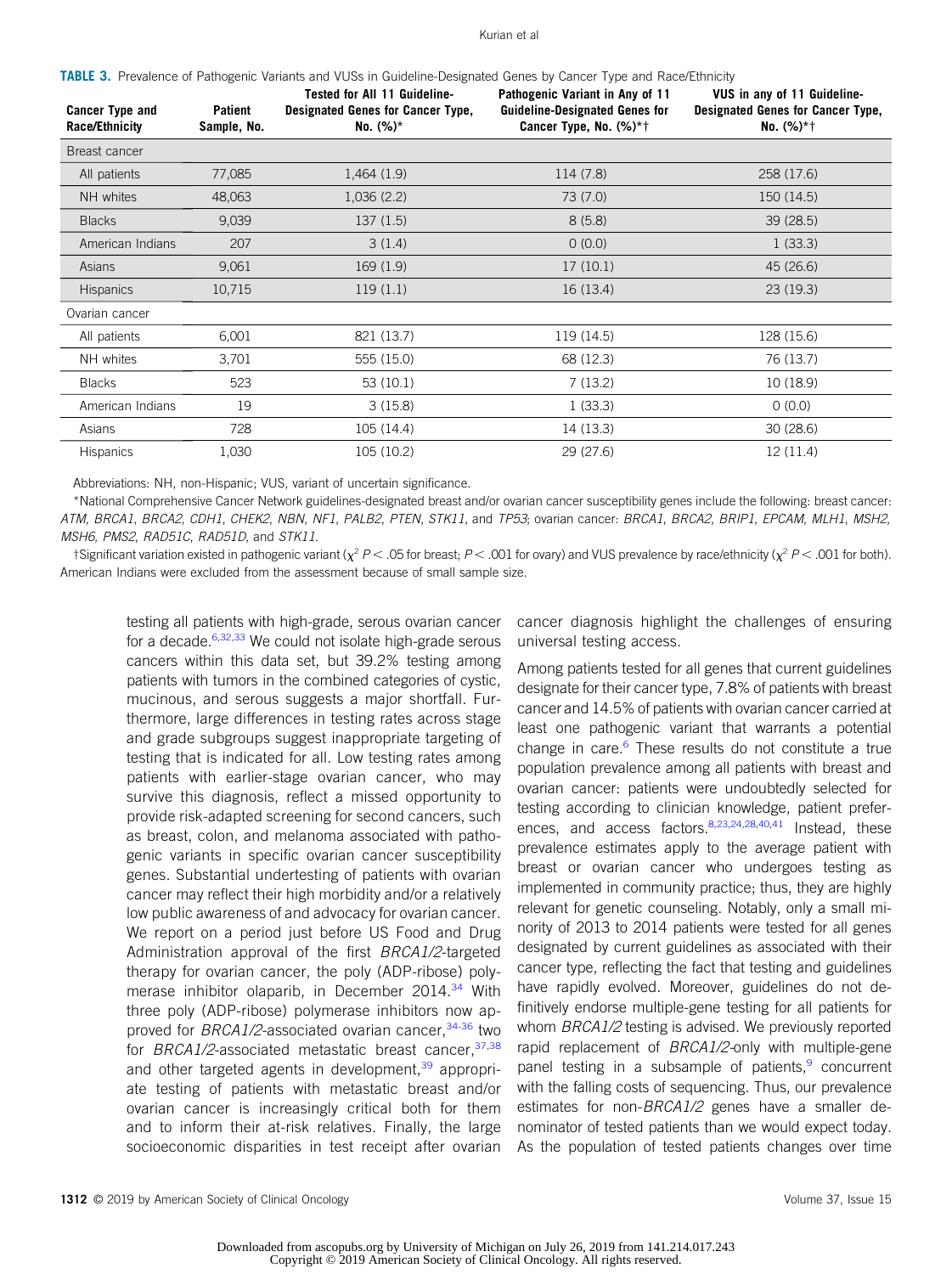(eg, if patients with less family history of breast and/or ovarian cancers are increasingly tested for more genes), prevalence estimates for both higher-risk genes (eg, PALB2) and lower-risk genes (eg, ATM) may shift.

Testing guidelines were developed to identify carriers of BRCA1/2 pathogenic variants.<sup>[6](#page-9-0)</sup> As data emerge about the clinical presentation of other pathogenic variants, guidelines should evolve. For example, although current guidelines state that BARD1 pathogenic variants (found here in 0.2% of patients with breast cancer) have in-sufficient evidence to guide management,<sup>[6](#page-9-0)</sup> recent results showing a four- to five-fold associated increase in TNBC risk may inform future guidelines. $3$  Among patients with breast cancer, pathogenic variants in ATM, CHEK2, and PALB2 were relatively common, with prevalence approximately 1% each; these results resemble those of prior studies.<sup>[11](#page-9-0),[12,15,16,](#page-9-0)[30](#page-10-0)</sup> However, we observed similar frequencies of ATM, CHEK2, and PALB2 pathogenic variants among patients with ovarian cancer, although most studies have not reported an ovarian cancer risk association with these genes.<sup>[16](#page-9-0)[,42](#page-10-0),[43](#page-10-0)</sup> The prevalence of ATM, CHEK2, and PALB2 pathogenic variants among patients with ovarian cancer may merely reflect their relatively high population carrier frequency, but additional study of their ovarian cancer risk association is warranted. Pathogenic variants in BRIP1, MSH2, and RAD51C also approached 1% prevalence each among patients with ovarian cancer, consistent with their guideline designation as ovarian cancer sus-ceptibility genes.<sup>[6](#page-9-0)</sup>

We observed little racial/ethnic variation in overall pathogenic variant prevalence, but did see differences by specific gene: significantly more CHEK2 pathogenic variants among whites than blacks, and more BRCA1 pathogenic variants among Hispanics. The prevalence of CHEK2 pathogenic variants among whites likely reflects the Cen-tral European1100delC founder variant.<sup>[44,45](#page-10-0)</sup> Others have noted a high BRCA1 pathogenic variant prevalence in Hispanic and black patients with breast cancer.<sup>[46](#page-10-0)</sup> Another racial/ethnic difference is VUS rates, more common in blacks, Asians, and Hispanics than whites. We and others previously reported that this VUS difference likely reflects racial bias in the definition of the normal gene sequence along with less clinical testing of minority patients,  $9,47-50$  $9,47-50$  $9,47-50$ 

#### AFFILIATIONS

 Stanford University, Stanford, CA <sup>2</sup> Emory University, Atlanta, GA National Cancer Institute, Bethesda, MD University of Southern California, Los Angeles, CA Information Management Services, Rockville, MD University of Michigan, Ann Arbor, MI

#### CORRESPONDING AUTHOR

Allison W. Kurian, MD, Associate Professor of Medicine and Health Research and Policy, Stanford University School of Medicine, HRP

because an access disparity perpetuates a genetic information disparity. Ongoing efforts in germline VUS reclassification<sup>[51,52](#page-10-0)</sup> are essential to promoting equity in cancer care.

Our study has limitations. Results are from two states only and may not be fully generalizable elsewhere, although the scant regional variation we observed is reassuring. The time period is limited (patients diagnosed in 2013 to 2014, with results complete through March 2016), with ongoing linkage under way. Some tests may have been missed because of incomplete ascertainment or uncertainty in the linkage process. However, we surveyed genetic counselors in both states who responded that the collaborating laboratories performed nearly all relevant testing in 2013 to 2014. Furthermore, testing rates from data linkage closely approximate those of patient self-report in our prior work.<sup>[23](#page-10-0),[24](#page-10-0)</sup> We did not include laboratories that offer directto-consumer testing with an out-of-pocket charge; had we done so, we might have observed a magnification of the reported socioeconomic testing disparities. Finally, SEER registries do not collect data on family cancer history, which influences receipt of testing.

Clinical practice and health policy on germline genetic testing of patients with cancer are evolving rapidly as studies on the utility of genetic surveillance continue to emerge.<sup>[3,](#page-9-0)[37-39](#page-10-0),[51,53-57](#page-10-0)</sup> Some have called for populationbased testing, either of all people or of all patients with breast cancer.[57-59](#page-10-0) Although it is possible that universal testing guidelines might reduce disparities, our results demonstrate the challenges of adhering to such inclusive guidelines in the case of ovarian cancer. Many factors conspire to limit genetic testing in those with clinical indications, including patients' and clinicians' attitudes about the value of genetic testing and the challenges of integrating genetic testing into the cancer treatment workflow. In particular, the surge in multiple-gene panel testing has markedly increased the demand for timely genetic expertise in the face of a limited supply of genetic counselors. More research is needed to identify optimal approaches to genetic testing delivery and results management and determine the impact of the rapidly changing landscape of genetic risk evaluation on patients with cancer and their families.

Redwood Building, Room T254A, 150 Governor's Ln, Stanford, CA 94305-5405; e-mail: [akurian@stanford.edu.](mailto:akurian@stanford.edu)

#### EQUAL CONTRIBUTION

A.W.K., K.C.W., L.S.P., and S.J.K. contributed equally to this work.

#### SUPPORT

Supported by the National Cancer Institute (NCI) of the National Institutes of Health under award Nos. P01 CA163233 to the University of Michigan and R01 CA225697 to Stanford University. The collection of cancer incidence data used in this study was supported by the California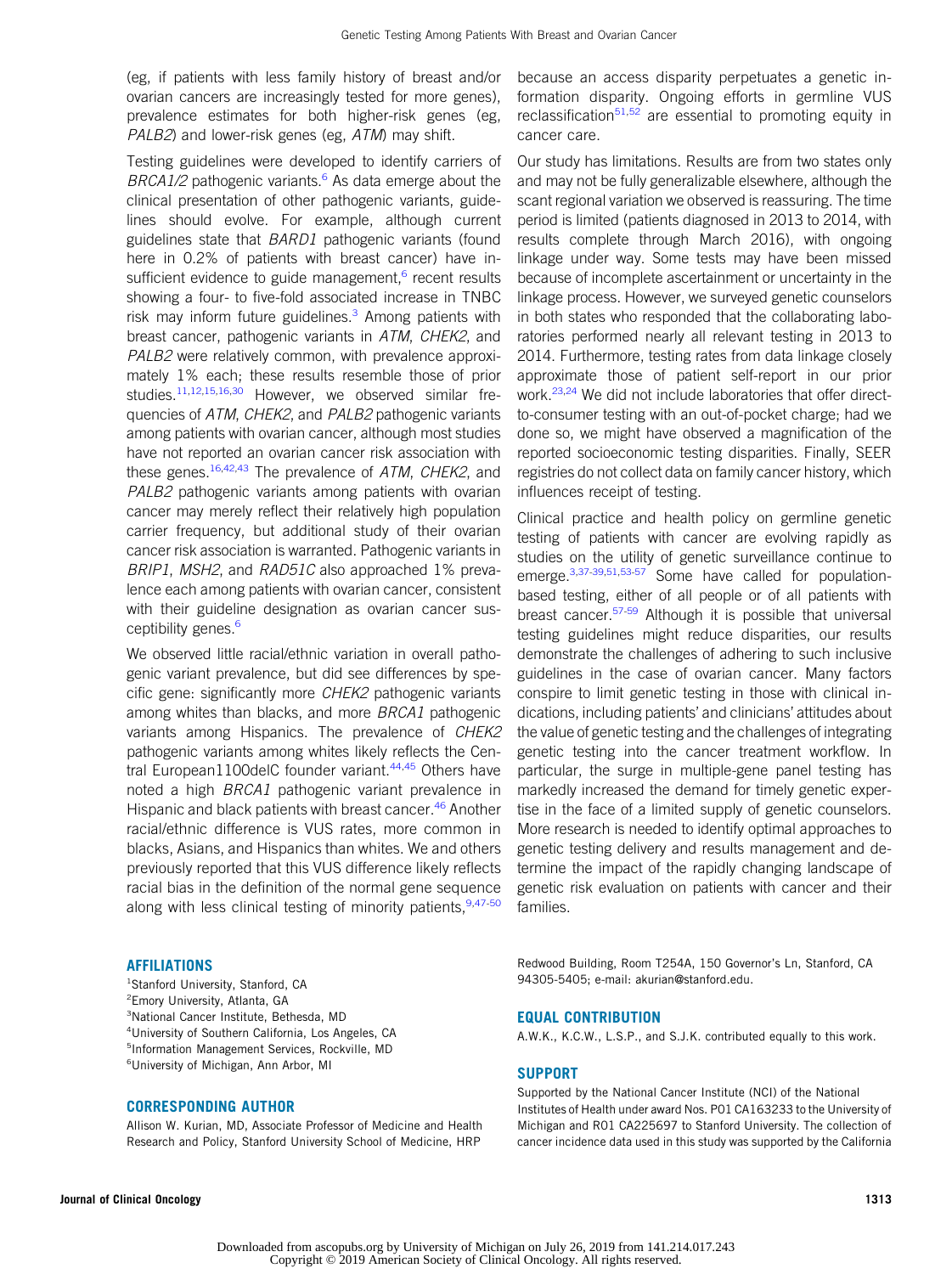<span id="page-9-0"></span>Department of Public Health pursuant to California Health and Safety Code Section 103885; the Centers for Disease Control and Prevention's National Program of Cancer Registries, under cooperative agreement 5NU58DP006344; the NCI's SEER Program under contract HHSN261201800032I awarded to the University of California, San Francisco, contract HHSN261201800015I awarded to the University of Southern California, and contract HHSN261201800009I awarded to the Public Health Institute, Cancer Registry of Greater California. The ideas and opinions expressed herein are those of the authors and do not necessarily reflect the opinions of the State of California, the Department of Public Health, the NCI, and the Centers for Disease Control and Prevention or their Contractors and Subcontractors. Research funding to her institution for an unrelated project was provided to A.W.K. by Myriad Genetics. The authors have no conflicts of interest to declare.

AUTHORS' DISCLOSURES OF POTENTIAL CONFLICTS OF INTEREST AND DATA AVAILABILITY STATEMENT

Disclosures provided by the authors and data availability statement (if applicable) are available with this article at DOI [https://doi.org/10.1200/](http://ascopubs.org/doi/full/10.1200/JCO.18.01854) [JCO.18.01854.](http://ascopubs.org/doi/full/10.1200/JCO.18.01854)

Financial support: Allison W. Kurian, Steven J. Katz Administrative support: Dennis Deapen, Lynne S. Penberthy

Provision of study materials or patients: Kevin C. Ward, Dennis Deapen, Ann S. Hamilton, Lynne S. Penberthy

Collection and assembly of data: Allison W. Kurian, Kevin C. Ward, Dennis Deapen, Ann S. Hamilton

Data analysis and interpretation: Allison W. Kurian, Kevin C. Ward, Nadia Howlader, Dennis Deapen, Angela Mariotto, Daniel Miller, Lynne S. Penberthy, Steven J. Katz

Manuscript writing: All authors

Final approval of manuscript: All authors

Accountable for all aspects of the work: All authors

#### ACKNOWLEDGMENT

We thank Jill S. Dolinsky, MS, CGC, and Melissa Pronold, PhD, at Ambry Genetics; Rachel Klein, PhD, Delores Bowman, BSN, and Benjamin Solomon, MD, PhD, at GeneDx; Edward Esplin, MD, PhD, and Stephen Lincoln, PhD, at Invitae; and Johnathan Lancaster, MD, PhD, and Brian Dechairo, PhD, at Myriad Genetics for their collaboration on the genetic test data linkage to SEER data. Written permission was obtained to include the names of all acknowledged individuals.

#### AUTHOR CONTRIBUTIONS

Conception and design: Allison W. Kurian, Kevin C. Ward, Dennis Deapen, Lynne S. Penberthy, Steven J. Katz

#### REFERENCES

- 1. Miki Y, Swensen J, Shattuck-Eidens D, et al: A strong candidate for the breast and ovarian cancer susceptibility gene BRCA1. Science 266:66-71, 1994
- 2. Wooster R, Bignell G, Lancaster J, et al: Identification of the breast cancer susceptibility gene BRCA2. Nature 378:789-792, 1995 [Erratum: Nature 379:749, 1996]
- 3. Shimelis H, LaDuca H, Hu C, et al: Triple-negative breast cancer risk genes identified by multigene hereditary cancer panel testing. J Natl Cancer Inst 110:855- 862, 2018
- 4. Hu C, Hart SN, Polley EC, et al: Association between inherited germline mutations in cancer predisposition genes and risk of pancreatic cancer. JAMA 319: 2401-2409, 2018
- 5. Pritchard CC, Mateo J, Walsh MF, et al: Inherited DNA-repair gene mutations in men with metastatic prostate cancer. N Engl J Med 375:443-453, 2016
- 6. National Comprehensive Cancer Network: Guidelines for genetic/familial risk assessment: Breast and ovarian. Version 2. 2019-July 30, 2018. [https://](https://www.nccn.org/professionals/physician_gls/pdf/genetics_screening.pdf) [www.nccn.org/professionals/physician\\_gls/pdf/genetics\\_screening.pdf](https://www.nccn.org/professionals/physician_gls/pdf/genetics_screening.pdf)
- 7. Kurian AW, Ford JM: Multigene panel testing in oncology practice: How should we respond? JAMA Oncol 1:277-278, 2015
- 8. Katz SJ, Kurian AW, Morrow M: Treatment decision making and genetic testing for breast cancer: Mainstreaming mutations. JAMA 314:997-998, 2015
- 9. Kurian AW, Ward KC, Hamilton AS, et al: Uptake, results, and outcomes of germline multiple-gene sequencing after diagnosis of breast cancer. JAMA Oncol 4: 1066-1072, 2018
- 10. Kurian AW, Hare EE, Mills MA, et al: Clinical evaluation of a multiple-gene sequencing panel for hereditary cancer risk assessment. J Clin Oncol 32:2001-2009, 2014
- 11. Tung N, Battelli C, Allen B, et al: Frequency of mutations in individuals with breast cancer referred for BRCA1 and BRCA2 testing using next-generation sequencing with a 25-gene panel. Cancer 121:25-33, 2015
- 12. Tung N, Lin NU, Kidd J, et al: Frequency of germline mutations in 25 cancer susceptibility genes in a sequential series of patients with breast cancer. J Clin Oncol 34:1460-1468, 2016
- 13. Desmond A, Kurian AW, Gabree M, et al: Clinical actionability of multigene panel testing for hereditary breast and ovarian cancer risk assessment. JAMA Oncol 1:943-951, 2015
- 14. Maxwell KN, Wubbenhorst B, D'Andrea K, et al: Prevalence of mutations in a panel of breast cancer susceptibility genes in BRCA1/2-negative patients with early-onset breast cancer. Genet Med 17:630-638, 2015
- 15. LaDuca H, Stuenkel AJ, Dolinsky JS, et al: Utilization of multigene panels in hereditary cancer predisposition testing: Analysis of more than 2,000 patients. Genet Med 16:830-837, 2014
- 16. Kurian AW, Hughes E, Handorf E, et al: Breast and ovarian cancer penetrance estimates derived from germline multiple-gene sequencing results in women. Precision Oncol [10.1200/PO.16.00066](http://ascopubs.org/doi/full/10.1200/PO.16.00066) [epub ahead of print on June 27, 2017]
- 17. US Department of Health and Human Services: Guidance regarding methods for de-identification of protected health information in accordance with the Health Insurance Portability and Accountability Act (HIPAA) Privacy Rule. [https://www.hhs.gov/hipaa/for-professionals/privacy/special-topics/de-identi](https://www.hhs.gov/hipaa/for-professionals/privacy/special-topics/de-identification/index.html)fication/index.html
- 18. Richards S, Aziz N, Bale S, et al: Standards and guidelines for the interpretation of sequence variants: A joint consensus recommendation of the American College of Medical Genetics and Genomics and the Association for Molecular Pathology. Genet Med 17:405-424, 2015
- 19. Armstrong J, Toscano M, Kotchko N, et al: Utilization and outcomes of BRCA genetic testing and counseling in a national commercially insured population: The ABOUT study. JAMA Oncol 1:1251-1260, 2015
- 20. McCarthy AM, Bristol M, Domchek SM, et al: Health care segregation, physician recommendation, and racial disparities in BRCA1/2 testing among women with breast cancer. J Clin Oncol 34:2610-2618, 2016
- 21. Katz SJ, Ward KC, Hamilton AS, et al: Gaps in receipt of clinically indicated genetic counseling after diagnosis of breast cancer. J Clin Oncol 36:1218-1224, 2018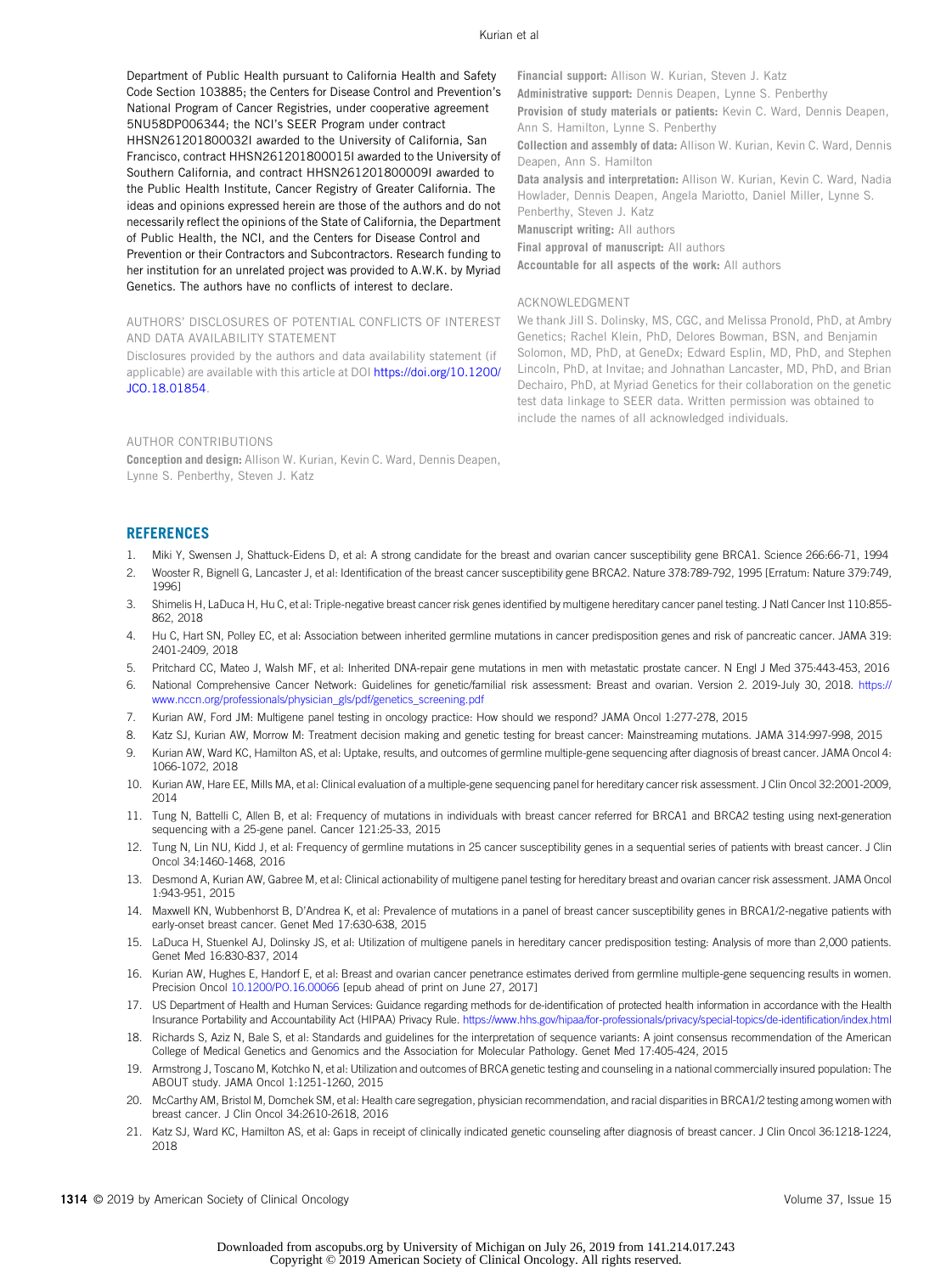- <span id="page-10-0"></span>22. Katz SJ, Bondarenko I, Ward KC, et al: Association of attending surgeon with variation in the receipt of genetic testing after diagnosis of breast cancer. JAMA Surg 153:909-916, 2018
- 23. Kurian AW, Li Y, Hamilton AS, et al: Gaps in incorporating germline genetic testing into treatment decision-making for early-stage breast cancer. J Clin Oncol 35: 2232-2239, 2017
- 24. Kurian AW, Griffith KA, Hamilton AS, et al: Genetic testing and counseling among patients with newly diagnosed breast cancer. JAMA 317:531-534, 2017
- 25. Offit K, Bradbury A, Storm C, et al: Gene patents and personalized cancer care: Impact of the Myriad case on clinical oncology. J Clin Oncol 31:2743-2748, 2013
- 26. Borzekowski DL, Guan Y, Smith KC, et al: The Angelina effect: Immediate reach, grasp, and impact of going public. Genet Med 16:516-521, 2014
- 27. Evans DG, Barwell J, Eccles DM, et al: The Angelina Jolie effect: How high celebrity profile can have a major impact on provision of cancer related services. Breast Cancer Res 16:442, 2014
- 28. Noar SM, Althouse BM, Ayers JW, et al: Cancer information seeking in the digital age: Effects of Angelina Jolie's prophylactic mastectomy announcement. Med Decis Making 35:16-21, 2015
- 29. Gross AL, Blot WJ, Visvanathan K: BRCA1 and BRCA2 testing in medically underserved Medicare beneficiaries with breast or ovarian cancer. JAMA 320: 597-598, 2018
- 30. Couch FJ, Shimelis H, Hu C, et al: Associations between cancer predisposition testing panel genes and breast cancer. JAMA Oncol 3:1190-1196, 2017
- 31. Lee E, McKean-Cowdin R, Ma H, et al: Characteristics of triple-negative breast cancer in patients with a BRCA1 mutation: Results from a population-based study of young women. J Clin Oncol 29:4373-4380, 2011
- 32. American College of Obstetricians and Gynecologists, et al: ACOG practice bulletin no. 103: Hereditary breast and ovarian cancer syndrome. Obstet Gynecol 113:957-966, 2009
- 33. Committee on Practice Bulletins–Gynecology, Committee on Genetics, Society of Gynecologic Oncology: Practice bulletin no 182: Hereditary breast and ovarian cancer syndrome. Obstet Gynecol 130:e110-e126, 2017
- 34. Kim G, Ison G, McKee AE, et al: FDA approval summary: Olaparib monotherapy in patients with deleterious germline BRCA-mutated advanced ovarian cancer treated with three or more lines of chemotherapy. Clin Cancer Res 21:4257-4261, 2015
- 35. Syed YY: Rucaparib: First global approval. Drugs 77:585-592, 2017
- 36. Scott LJ: Niraparib: First global approval. Drugs 77:1029-1034, 2017
- 37. Robson M, Im SA, Senkus E, et al: Olaparib for metastatic breast cancer in patients with a germline BRCA mutation. N Engl J Med 377:523-533, 2017
- 38. Litton JK, Rugo HS, Ettl J, et al: Talazoparib in patients with advanced breast cancer and a germline BRCA mutation. N Engl J Med 379:753-763, 2018
- 39. Cruz C, Llop-Guevara A, Garber JE, et al: Multicenter phase II study of lurbinectedin in BRCA-mutated and unselected metastatic advanced breast cancer and biomarker assessment substudy. J Clin Oncol 36:3134-3143, 2018
- 40. Bradbury AR, Patrick-Miller LJ, Egleston BL, et al: Patient feedback and early outcome data with a novel tiered-binned model for multiplex breast cancer susceptibility testing. Genet Med 18:25-33, 2016
- 41. Robson ME, Bradbury AR, Arun B, et al: American Society of Clinical Oncology policy statement update: Genetic and genomic testing for cancer susceptibility. J Clin Oncol 33:3660-3667, 2015
- 42. Antoniou AC, Casadei S, Heikkinen T, et al: Breast-cancer risk in families with mutations in PALB2. N Engl J Med 371:497-506, 2014
- 43. Norquist BM, Harrell MI, Brady MF, et al: Inherited mutations in women with ovarian carcinoma. JAMA Oncol 2:482-490, 2016
- 44. Meijers-Heijboer H, van den Ouweland A, Klijn J, et al: Low-penetrance susceptibility to breast cancer due to CHEK2(\*)1100delC in noncarriers of BRCA1 or BRCA2 mutations. Nat Genet 31:55-59, 2002
- 45. Vahteristo P, Bartkova J, Eerola H, et al: A CHEK2 genetic variant contributing to a substantial fraction of familial breast cancer. Am J Hum Genet 71:432-438, 2002
- 46. John EM, Miron A, Gong G, et al: Prevalence of pathogenic BRCA1 mutation carriers in 5 US racial/ethnic groups. JAMA 298:2869-2876, 2007
- 47. Manrai AK, Funke BH, Rehm HL, et al: Genetic misdiagnoses and the potential for health disparities. N Engl J Med 375:655-665, 2016
- 48. Hall MJ, Reid JE, Burbidge LA, et al: BRCA1 and BRCA2 mutations in women of different ethnicities undergoing testing for hereditary breast-ovarian cancer. Cancer 115:2222-2233, 2009
- 49. Caswell-Jin JL, Gupta T, Hall E, et al: Racial/ethnic differences in multiple-gene sequencing results for hereditary cancer risk. Genet Med 20:234-239, 2018
- 50. Mersch J, Brown N, Pirzadeh-Miller S, et al: Prevalence of variant reclassification following hereditary cancer genetic testing. JAMA 320:1266-1274, 2018
- 51. Slavin TP, Van Tongeren LR, Behrendt CE, et al: Prospective Study of Cancer Genetic Variants: Variation in Rate of Reclassification by Ancestry. J Natl Cancer Inst 110:1059-1066, 2018
- 52. Findlay GM, Daza RM, Martin B, et al: Accurate classification of BRCA1 variants with saturation genome editing. Nature 562:217-222, 2018
- 53. Taylor A, Brady AF, Frayling IM, et al: Consensus for genes to be included on cancer panel tests offered by UK genetics services: Guidelines of the UK Cancer Genetics Group. J Med Genet 55:372-377, 2018
- 54. Manchanda R, Patel S, Gordeev VS, et al: Cost-effectiveness of population-based BRCA1, BRCA2, RAD51C, RAD51D, BRIP1, PALB2 mutation testing in unselected general population women. J Natl Cancer Inst 110:714-725, 2018
- 55. Lu HM, Li S, Black MH, et al: Association of breast and ovarian cancers with predisposition genes identified by large-scale sequencing. JAMA Oncol [10.1001/](http://dx.doi.org/10.1001/jamaoncol.2018.2956) [jamaoncol.2018.2956](http://dx.doi.org/10.1001/jamaoncol.2018.2956) [epub ahead of print on August 16, 2018]
- 56. Caswell-Jin JL, Zimmer AD, Stedden W, et al: Cascade genetic testing of relatives for hereditary cancer risk: Results of an online initiative. J Natl Cancer Inst 111: 95-98, 2019
- 57. Beitsch PD, Whitworth PW, Hughes K, et al: Underdiagnosis of hereditary breast cancer: Are genetic testing guidelines a tool or an obstacle? J Clin Oncol [10.1200/JCO.18.01631](http://ascopubs.org/doi/full/10.1200/JCO.18.01631) [epub ahead of print on December 7, 2018]

a-a-a

- 58. Narod S, Akbari MR: Population-based genetic testing for BRCA1 and BRCA2. J Clin Oncol 36:517, 2018
- 59. King MC, Levy-Lahad E, Lahad A: Population-based screening for BRCA1 and BRCA2: 2014 Lasker Award. JAMA 312:1091-1092, 2014